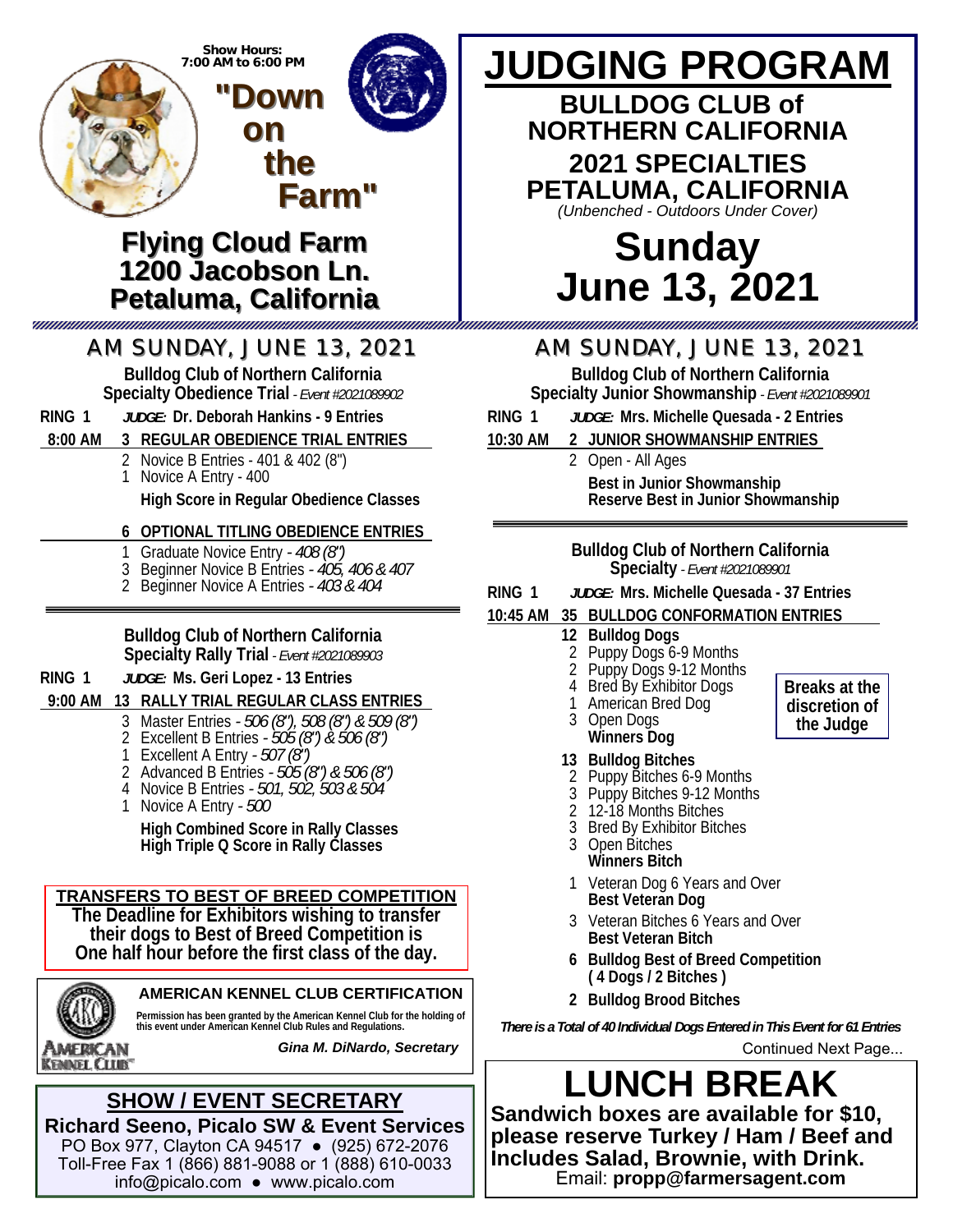

## **"Down on the Farm" Please dress casual country wear… Please dress casual country wear… Denim, cowboy hats, boots,** or old fashion country garb, **overalls, plaid shirts, etc. overalls, plaid shirts, etc.**



**Dogs may arrive anytime before judging begins. Judging will begin promptly as scheduled for each day. Dogs not**  required for further judging will be excused. Judges are not required to wait for dogs entered in classes. Judges can<br>be expected to follow closely to the judging schedule printed in this judging program.

For your convenience, every reasonable effort has been made to carefully tabulate the class count and division of the<br>sexes, however, neither the Club nor the Event Secretary assumes responsibility for complete accuracy.

**Please Note Late Judging Change: Mr. Kenneth Hays 2238 Windflower Dr, Reno NV 89521 will judge all Puppy Sweeps Classes originally scheduled to be judged by Carol Sumner-Kroll** 

**Bulldog Club of Northern California Specialty Sweepstakes** *- Event #2021089901*

#### **RING 1** *JUDGE:* **Mr. Kenneth Hays - 11 Entries**

#### **1:00 PM 11 BULLDOG PUPPY SWEEPS ENTRIES \_**

- **5 Bulldog Dogs**
- 2 Puppy Dogs 6-9 Months
- 3 Puppy Dogs 9-12 Months
- **6 Bulldog Bitches**
- 2 Puppy Bitches 6-9 Months
- 2 Puppy Bitches 9-12 Months
- 2 12-18 Months Bitches

 **Best in Puppy Sweepstakes Best of Opposite Sex to Best in Sweepstakes** 

**Bulldog Club of Northern California Specialty Junior Showmanship** *- Event #2021089902*

- **RING 1** *JUDGE:* **Mr. Adrian Quesada 2 Entries**
- **1:20 PM 2 JUNIOR SHOWMANSHIP ENTRIES \_**
	- 2 Open All Ages

 **Best in Junior Showmanship Reserve Best in Junior Showmanship**

**Raffle will conclude after the PM show Best of Breed competition.** 

**LOCAL VETERINARY HOSPITAL On Call during Show Hours - Open 24/7 VCA Animal Care Center of Sonoma County 6470 Redwood Drive, Rohnert Park, CA 94928**

### **(707) 584-4343**

**EMERGENCY / POLICE / FIRE Dial 911** 

#### *PM SUNDAY, JUNE 13, 2021 PM SUNDAY, JUNE 13, 2021 PM SUNDAY, JUNE 13, 2021 PM SUNDAY, JUNE 13, 2021*

**Bulldog Club of Northern California Specialty** *- Event #2021089902*

**RING 1** *JUDGE:* **Mr. Adrian Quesada - 35 Entries**

#### **1:30 PM 33 BULLDOG CONFORMATION ENTRIES \_**

- **12 Bulldog Dogs**
- 2 Puppy Dogs 6-9 Months<br>2 Puppy Dogs 9-12 Month
- Puppy Dogs 9-12 Months
- 4 Bred By Exhibitor Dogs
- 1 American Bred Dog
- 3 Open Dogs  **Winners Dog**
- **12 Bulldog Bitches**
- 2 Puppy Bitches 6-9 Months
	- 2 Puppy Bitches 9-12 Months
	- 2 12-18 Months Bitches
	- 3 Bred By Exhibitor Bitches
	- 3 Open Bitches  **Winners Bitch**
	- 1 Veteran Dog 6 Years and Over  **Best Veteran Dog**
	- 2 Veteran Bitches 6 Years and Over  **Best Veteran Bitch**
	- **6 Bulldog Best of Breed Competition ( 4 Dogs / 2 Bitches )**
	- **2 Bulldog Brood Bitches**

*There is a Total of 34 Individual Dogs Entered in This Event for 48 Entries*

**NOTICE TO EXHIBITORS REGARDING CORRECTIONS OR CHANGES TO ENTRIES**: Corrections other than the specific changes listed in Ch. 11, Sec. 6 (i.e. sex of a dog, transfers between age specific classes, and "move-ups" to BB or BV) are the only changes to the entries superintendents or secretaries are authorized to make after closing of entries**. THIS RULE IS STRICTLY ENFORCED BY THE AMERICAN KENNEL CLUB. PLEASE CHECK YOUR ENTRIES CAREFULLY.** Corrections to entries may be made by the Superintendent or Event Secretary prior to the closing of entries if such correction is submitted in writing. Exhibitors are required to report any changes/corrections after closing directly to the American Kennel Club.

**Breaks at the discretion of the Judge**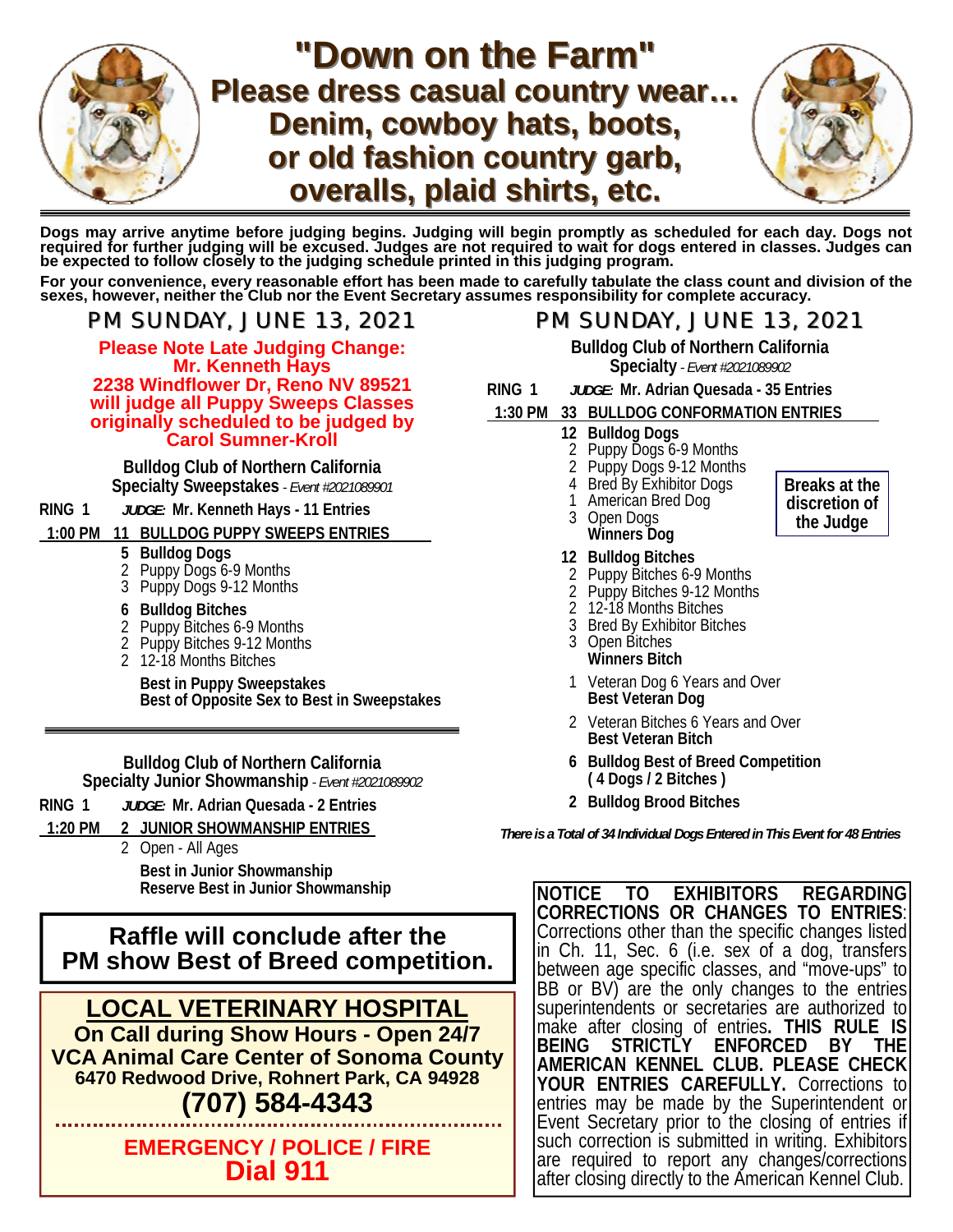# **SATURDAY NIGHT EVENT**

**We have reservations for a large group in downtown Petaluma: BREWSTERS BEER GARDEN, 229 WATER ST. NORTH, PETALUMA.** 

The reservation is for 6pm. This is a large family-friendly open-air venue, featur**ing California style foods, craft beers, local wines, cocktails, with a Bocce Ball court, fire-pit and live music on Thursday, Friday and Saturday night.** 

**Everyone can order from the menu and just enjoy the relaxed atmosphere. Be sure to check with Pat Ropp so we make the reservation correctly. It will be a fun evening, everyone can order Dutch treat***!*

**Please let Pat know for head count: Propp@farmersagent.com** 

#### **IMPORTANT INFORMATION RELATING TO COVID-19**

The Bulldog Club of Northern California (the "Club") will prioritize the health and safety of club members, exhibitors and others in attendance at these specialty shows. As such, the Club will enforce social distancing rules and other guidelines implemented by the Governor of California, the State Department of Public Health or other state or local government agencies in response to the Covid-19 pandemic and in force at the time of the shows. These Public Health Guidelines are subject to change at any time and could, under extreme circumstances, require the cancellation of the shows for reasons beyond the Club's control.

The Club will take actions to mitigate health risks to the best of its ability. The Club is pleased to be able to hold our specialty shows OUTDOORS under a very large outdoor area which will facilitate safe social distancing for exhibitors, spectators, members and our judges. Other precautions may be taken to adhere to Public Health Guidelines, including limiting the number of chairs around the show ring and requesting that attendees try to stay at least 6 ft. apart where possible. Those in attendance will be expected to wear a face covering while in the ring and at any other time they are in the arena and may be in close contact with others outside their immediate family.

The Club will ask our judges to allow extra time for exhibitors and their dogs to reach the ring, if necessary, to avoid crowding at ringside. The Club will adjust the schedule of events as necessary in response to the public health conditions in place at the time of the shows. There can be no assurance that this will change before the time of the shows. No matter what, it's our intention that everyone enjoy themselves, stay safe and make the best of it in these challenging times. While the Club does not, at this time, intend to restrict attendance at the shows, please be mindful of the Public Health Guidelines before you invite friends or other members of the public to attend.

Everyone entering their dogs at these specialty shows and attending the event for any reason is aware of, and accepts, any public health risks that may exist at the time and is fully responsible for the consequences of their own actions. Although the Club intends to follow Public Health Guidelines, it accepts no responsibility, financial or otherwise, for loss, damage or injury that may occur as a result of anyone's participation of any kind in these shows.

If it should become necessary for the Club to cancel these shows for any reason, prior to the closing date for entries, any entry fees received will be refunded in full in a timely manner to the person that made such entries and in the form he or she made them. If the shows must be cancelled after close of entries, the Club will retain that portion of the entry fees that are needed to offset unavoidable costs of the shows and intends to refund the balance. Any fees charged for on-line entry are refundable.